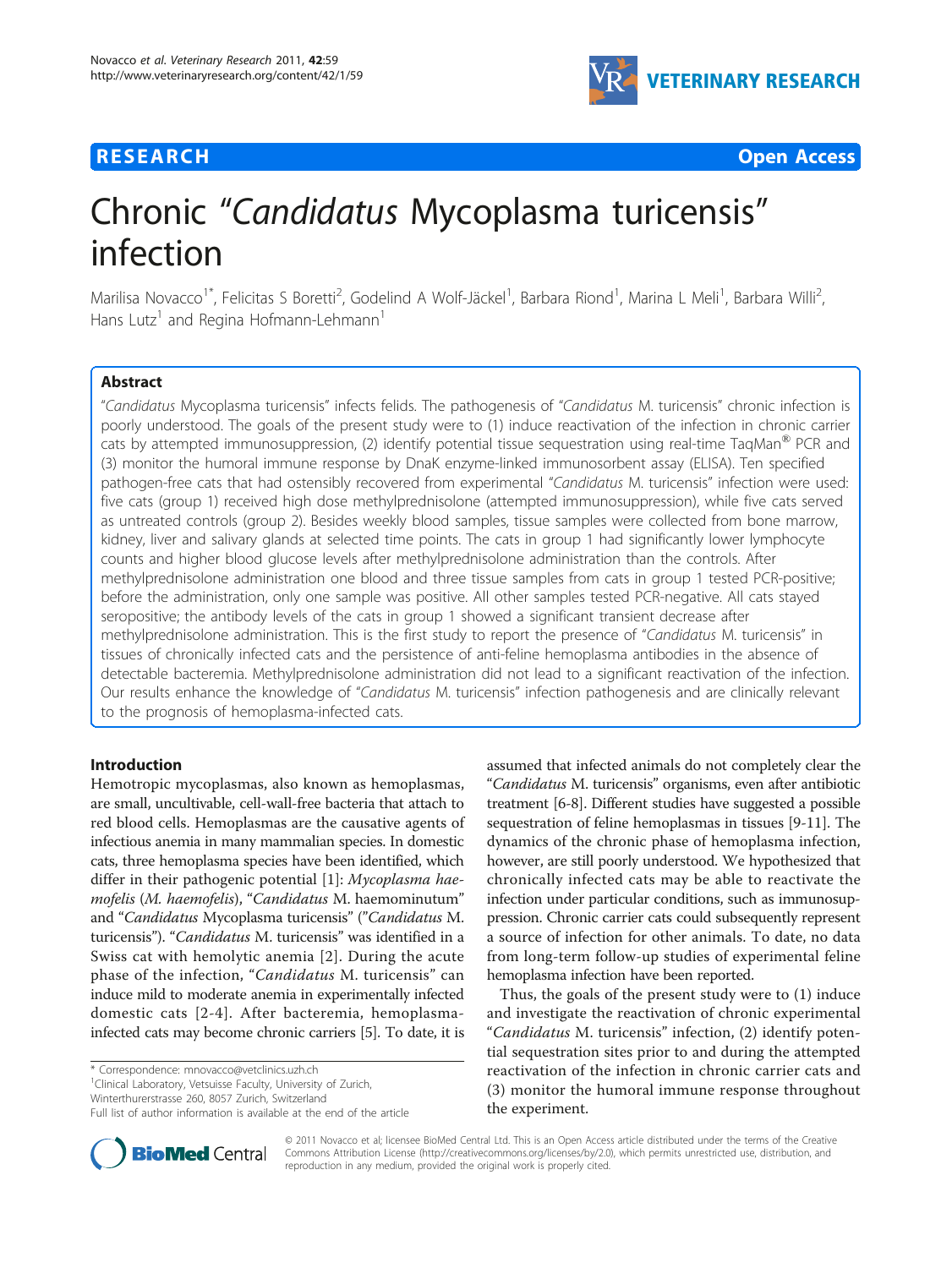# Materials and methods

# Animals and experimental design

The present study was conducted with ten specified pathogen-free (SPF) male castrated cats. They had undergone acute experimental "Candidatus M. turicensis" infection after subcutaneous inoculation of "Candidatus M. turicensis"-positive blood in a previous experiment [[3](#page-5-0)]. The cats were kept in groups in a confined university facility under ideal ethological conditions as described [\[12\]](#page-6-0). All of the experiments were performed according to the law and were officially approved by the veterinary office of the canton Zurich (TVB 101/2007). At three months after the experimental "Candidatus M. turicensis" infection, all cats tested "Candidatus M. turicensis"-negative in the blood [[3](#page-5-0)] as determined by polymerase chain reaction (PCR). The cats were assigned to the present study 12 to 17 months after the experimental infection. For this purpose, the ten cats were divided into two groups of five: group 1 (cats A2, R2, S1, T1 and X4) received methylprednisolone and group 2 (cats A1, R1, S2, T2 and X5) served as untreated control cats. The cats underwent regular clinical examination, and their body weights and temperatures were recorded. The cats were monitored for twentytwo consecutive weeks after methylprednisolone administration.

# Methylprednisolone administration and tissue sample collection

In an attempt to immunocompromise the cats and induce the in vivo reactivation of the "Candidatus M. turicensis" infection, the cats in group 1 received three times a high dose of methylprednisolone acetate (10 mg/kg body weight, i.m., Depo-Medrol ad us. vet., Pfizer AG, Zurich, Switzerland) in three consecutive weeks (first injection = day 0, second and third injection at days 7 and 14, respectively). Ethylenediaminetetraacetic acid (EDTA)-anticoagulated blood and serum samples were collected from all ten cats prior to methylprednisolone administration and weekly thereafter for hematology, PCR analysis, serology and, where clinically indicated, serum biochemistry. The samples for PCR and serology were stored at -80°C within two hours of collection. Complete hemograms were performed using a Sysmex XT-2000iV (Sysmex Corporation, Kobe, Japan) [[13\]](#page-6-0). Packed cell volume (PCV) values between 33-45% were considered to be within the reference range, and anemia was defined as a PCV <33%. For the white blood cell differential, microscopic blood smear evaluation was performed. Two blood smears were stained with a modified Wright-stain on an automated staining instrument for each blood sample (Hema Tek 1000, Bayer AG, Zurich, Switzerland). Two technicians with more than ten years of experience in veterinary hematology differentiated independently 100 cells per smear. Blood glucose concentrations were determined daily to monitor the potential development of diabetes mellitus induced by methylprednisolone. These tests were carried out using the marginal ear vein prick technique using a portable blood glucose device (Accu-Check Aviva, Roche Diagnostic AG, Basel, Switzerland) [\[14](#page-6-0)]. The measurements were stopped 45 days after the first methylprednisolone administration when the glucose values of all cats were within the reference range (4-9 mmol/L).

Samples from the kidney, liver and salivary glands were collected by fine needle aspiration (FNA) 14 days prior to methylprednisolone administration and 1 and 4 weeks after the end of the methylprednisolone administration (i.e., at days 20 and 42). In addition, saliva swabs and bone marrow aspirates were collected. Bone marrow aspirations were performed on the proximal humerus as described [\[3](#page-5-0)]. All fine needle and bone marrow aspirations were performed under a short-duration general anesthetic using a previously described protocol [[3](#page-5-0)]. Deoxyribonucleic acid (DNA) was either extracted immediately after the tissue collection, or the samples were frozen at -80°C within two hours of the collection.

#### Nucleic acid extractions

The total nucleic acid (TNA) was extracted from 100 μL EDTA-anticoagulated blood using the MagNaPure LC Total Nucleic Acid Isolation Kit (Roche Diagnostics, Rotkreuz, Switzerland). The TNA was eluted in 100 μL of elution buffer and stored at -80°C until PCR was performed. Nucleic acid was extracted from tissue samples using the DNA Micro kit (Qiagen, Hombrechtikon, Switzerland). Saliva swabs and bone marrow samples were extracted using the DNA blood and tissue kit (Qiagen) according to the manufacturer's instructions. The DNA was eluted into 100 μL buffer AE and stored at -80°C until use. During all extractions, negative controls consisting of 200 μL of phosphate-buffered saline were concurrently prepared with each batch of samples to monitor for crosscontamination.

# Quantitative TaqMan® real-time PCR assays

The tissue samples were analyzed using a TaqMan® real-time PCR amplifying glyceraldehyde-3-phosphate dehydrogenase (GAPDH) pseudogene [[15](#page-6-0)] to test for the presence of amplifiable DNA and the absence of significant PCR inhibitors as previously described [[16\]](#page-6-0). Only samples with more than 5 000 copies of GAPDH per reaction were considered to be sufficient, and the extraction was repeated for samples with insufficient copies. The "Candidatus M. turicensis" loads were quantified in all blood and tissue samples (in triplicate)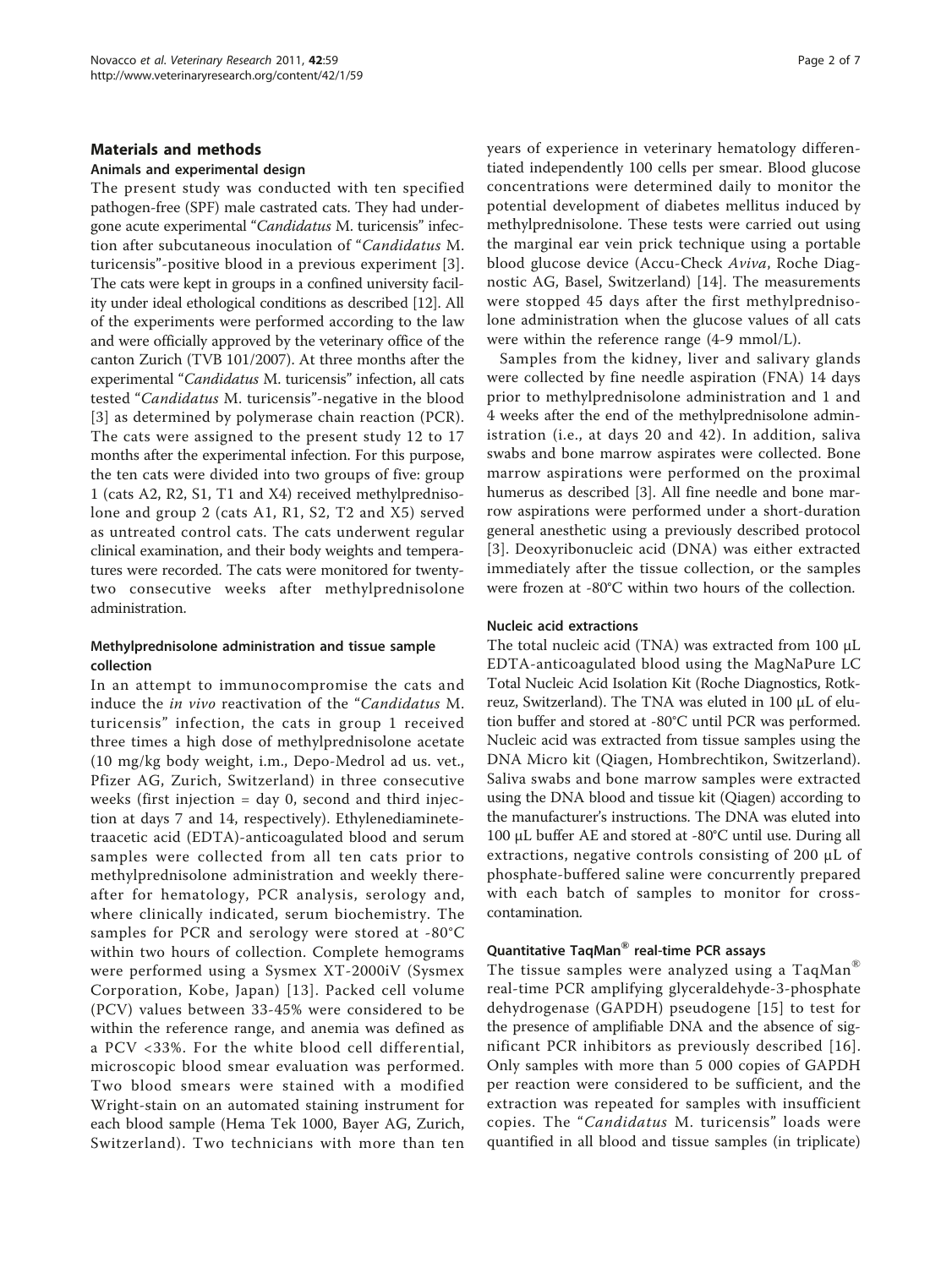by TaqMan® real-time PCR on an ABI PRISM 7700 Sequence Detection System (Applied Biosystems, Rotkreuz, Switzerland) as previously described [[2](#page-5-0)]. The "Candidatus M. turicensis" copy numbers per cell in the tissue were calculated by dividing the "Candidatus M. turicensis" copy numbers by the GAPDH copy numbers [[17](#page-6-0)]. The detection limit of the "Candidatus M. turicensis" real-time PCR was 200 copies/mL of blood and 66 copies/  $10^6$  cells.

# Serology

Antibodies to "Candidatus M. turicensis" were assessed in serum samples using an enzyme-linked immunosorbent assay (ELISA) and a recombinant DnaK protein as previously described [\[18](#page-6-0)]. We used a serum dilution of 1:100 and 50 ng of the recombinant protein per well. The signal-to-noise ratio was calculated by dividing the postinfection absorbance by the preinfection absorbance values for each individual cat [\[18](#page-6-0)]. An ELISA signal-tonoise ratio of  $\geq 1.5$  was considered to be positive [[18\]](#page-6-0).

#### **Statistics**

Statistical analyses were performed using the Excel add-in Analyse-it (Analyse-it Software, Leeds, UK), and we used nonparametric tests. The parameters were compared between two groups using the Mann-Whitney U-test  $(Pa_{\text{MWU}})$ . The Wilcoxon signed-rank test  $(P_{\text{Wilcoxon}})$  was used to compare "Candidatus M. turicensis" antibody levels from the same cat at two different time points, and Friedman's test ( $P_{Friedman}$ ) was used to analyze the parameters over time when more than two time points were considered. Frequencies were compared using the chisquare test  $(P_{chi}^2)$  and Fisher's exact test  $(P_{Fisher})$ . P values < 0.05 were considered to be significant. All reference ranges of clinical parameters are given as 5% and 95% quantiles, which were determined from 58 clinically healthy cats using the same methods applied in the current study.

# Results

#### "Candidatus M. turicensis" blood and tissue loads

At the beginning of this project, the blood of all ten cats was "Candidatus M. turicensis"-negative as determined by real-time PCR. After methylprednisolone administration, all of the blood samples tested "Candidatus M. turicensis"-negative in PCR except one sample collected from cat S1 (group 1) one week after the end of methylprednisolone administration (at day 20, Table [1\)](#page-3-0). The "Candidatus M. turicensis" blood load of the latter sample was low (800 copies/mL of blood, Table [1](#page-3-0)), which corresponded to 1  $\text{copy}/10^7$  red blood cells. The blood samples of all five cats in group 2 remained PCR-negative throughout the experiment. In the tissue samples, a sufficient amount of amplifiable DNA and the absence of significant PCR inhibition were confirmed using GAPDH real-time PCR. The majority of the tissue samples were PCR-negative for "Candidatus M. turicensis" (Table [1\)](#page-3-0). Before methylprednisolone administration, one cat in group 1 (cat R2) was PCR-positive for "Candidatus M. turicensis" in the salivary gland. At day 20 (one week after the end of methylprednisolone administration), the tissue samples of two cats in group 1 were PCR-positive for "Candidatus M. turicensis": cat R2 in the salivary gland and cat T1 in the liver (Table [1\)](#page-3-0). Cat R2, which tested PCR-positive twice, showed an approximately 40-fold higher "Candidatus M. turicensis" tissue load in the salivary gland at day 20 compared with the "Candidatus M. turicensis" load prior to methylprednisolone administration (Table [1](#page-3-0)). Overall, three out of the five cats that received methylprednisolone showed an increase in "Candidatus M. turicensis" tissue or blood loads ( $P_{\text{chi}}^2$  = 0.0384;  $P_{\text{Fisher}}$  = 0.1667). By day 42 (four weeks after the end of the methylprednisolone administration), however, all of the cats in group 1 were PCR-negative in all the tissues analyzed. None of the tissue samples from the control cats in group 2 tested "Candidatus M. turicensis"-positive by PCR.

#### Clinical and laboratory parameters

None of the cats developed anemia throughout the experiment. Cats in group 1 had lymphocyte counts below the reference range (1 050-6 000 cells/ $\mu$ L) at different time points after they received methylprednisolone: two cats (S1 and X4) at day 9, one cat  $(X4)$  at day 14, three cats (A2, R2, T1) at day 16 and one cat (A2) at day 20. Moreover, the cats in group 1 had significantly lower lymphocyte counts after the first methylprednisolone administration compared with the untreated control cats in group 2 ( $P_{MWL}$  < 0.05; Figure [1A\)](#page-3-0); the counts remained significantly lower until day 70 (Figure [1A](#page-3-0)). In addition, the cats in group 1 had significantly higher blood glucose levels compared with the cats in group 2  $(P_{\text{MWU}} < 0.05)$ . This difference began after the first methylprednisolone administration and was observed at almost all collection time points (the exceptions were days 2, 11, and 36) (Figure [1B](#page-3-0)). There were no significant differences between the two groups of cats in erythrocyte counts, total leukocyte counts, hematocrit, body temperature or weight.

#### Humoral immune response

All cats were seropositive at the start of the study (ELISA signal-to-noise ratio ≥1.5). Six cats had high antibody levels (ELISA signal-to-noise ratio >6), three cats had intermediate levels (ELISA signal-to-noise ratio between 2 and 4) and one cat had low antibody levels (ELISA signal-to-noise ratio <2) (Figure [2](#page-3-0)). There was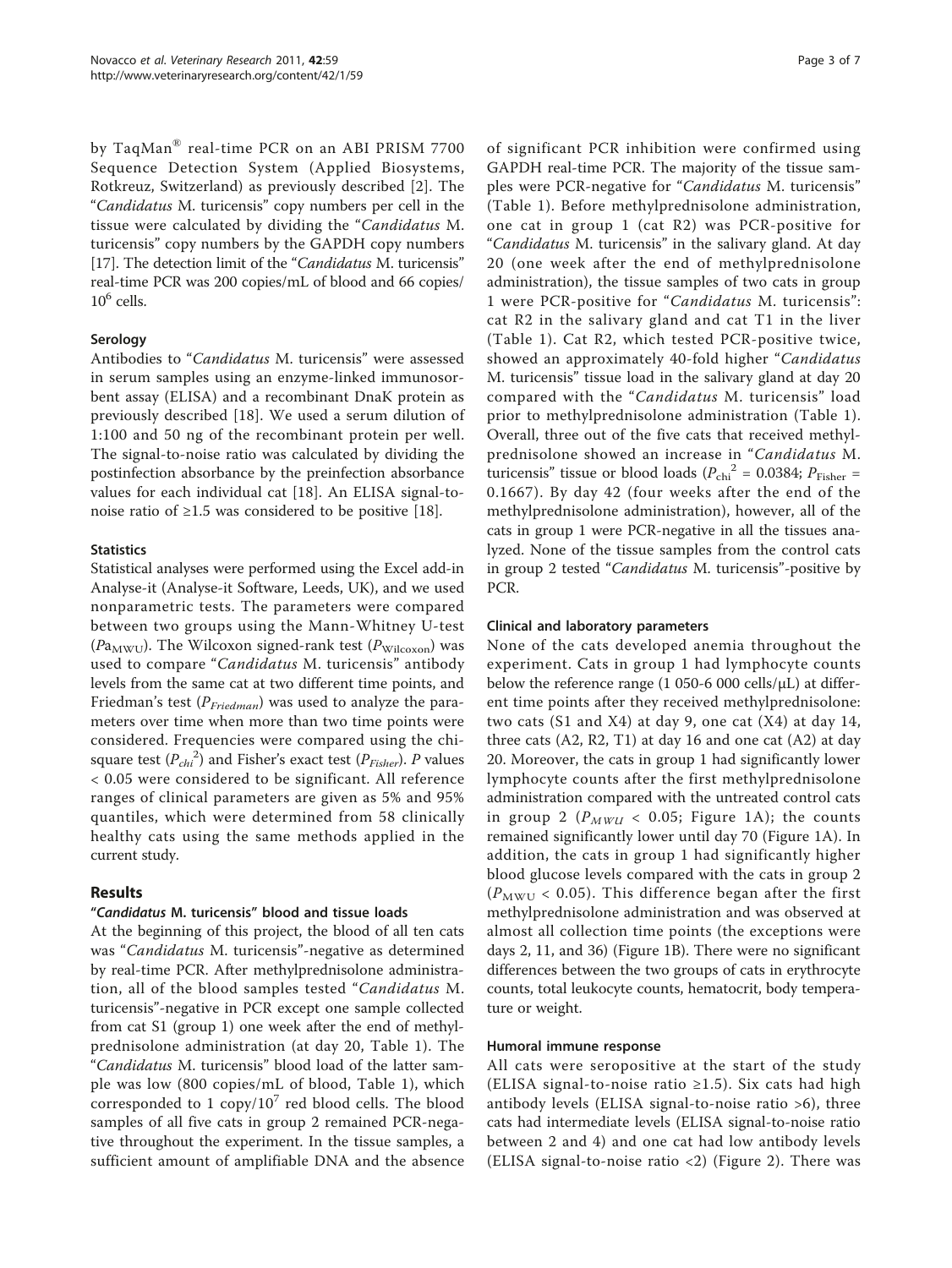| Group | Cat            | Before MPA <sup>a</sup><br>$(day -14)$              | 1 week after end MPA<br>(day 20)                       | 4 weeks after end MPA<br>(day 42) |
|-------|----------------|-----------------------------------------------------|--------------------------------------------------------|-----------------------------------|
|       | A2             | b                                                   | ÷                                                      | $\overline{\phantom{a}}$          |
|       | R <sub>2</sub> | $+$ <sup>c</sup> salivary gland (264 <sup>d</sup> ) | + salivary gland (10 250 $^d$ )<br>+ liver (236 $^d$ ) | $\overline{\phantom{a}}$          |
|       | S1             | $\overline{\phantom{a}}$                            | $+$ blood (800 $^{\circ}$ )                            |                                   |
|       | T1             | $\overline{\phantom{a}}$                            | + liver (838 $d$ )                                     | $\sim$                            |
|       | X4             | $\sim$                                              |                                                        |                                   |
| 2     | A <sub>1</sub> | $\sim$                                              | $\overline{\phantom{a}}$                               | $\sim$                            |
|       | R1             | $\sim$                                              | -                                                      | $\sim$                            |
|       | S <sub>2</sub> | $\sim$                                              | -                                                      | $\sim$                            |
|       | T <sub>2</sub> | $\sim$                                              | $\overline{\phantom{a}}$                               | $\sim$                            |
|       | X5             | $\sim$                                              | $\overline{\phantom{a}}$                               | $\sim$                            |

<span id="page-3-0"></span>Table 1 CMt TaqMan® real-time PCR results of blood and tissue samples collected prior to and after the methylprednisolone administrations

 $a$  MPA = methylprednisolone administrations;  $b - a$  all samples tested PCR-negative;  $c + a$  at least one PCR-positive result; the positive tissues are listed; d tissue loads: copies/10<sup>6</sup> cells; <sup>e</sup> blood loads: copies/mL of blood.



administration. Cats in group 1 received the methylprednisolone administrations; cats in group 2 served as untreated control animals. A) Cats in group 1 had significantly lower lymphocyte counts than cats in group 2 ( $p_{MWU}$  < 0.05) starting after the first methylprednisolone administration until day 70. B) Cats in group 1 had significantly higher blood glucose levels than cats in group 2  $(p_{MWL} < 0.05)$  starting after the first methylprednisolone administration at all collection time points with the exceptions of days 2, 11, and 36.

no significant difference between the antibody levels of groups 1 and 2 at the beginning of the present study. A significant decrease in antibody levels  $(P_{Friedman}=$ 0.0018) was observed throughout methylprednisolone administration (from day 0 to 16) in group 1. This decrease was followed by a significant increase (from day 16 to 35,  $P_{\text{Friedman}} = 0.0452$ ), which returned the antibody levels to approximately pretreatment levels (Figure 2A). In the untreated control group, no significant changes in the antibody levels were found during these periods (Figure 2B). Moreover, no significant differences in the antibody levels were observed between groups 1 and 2 at any of the time points tested (17 blood

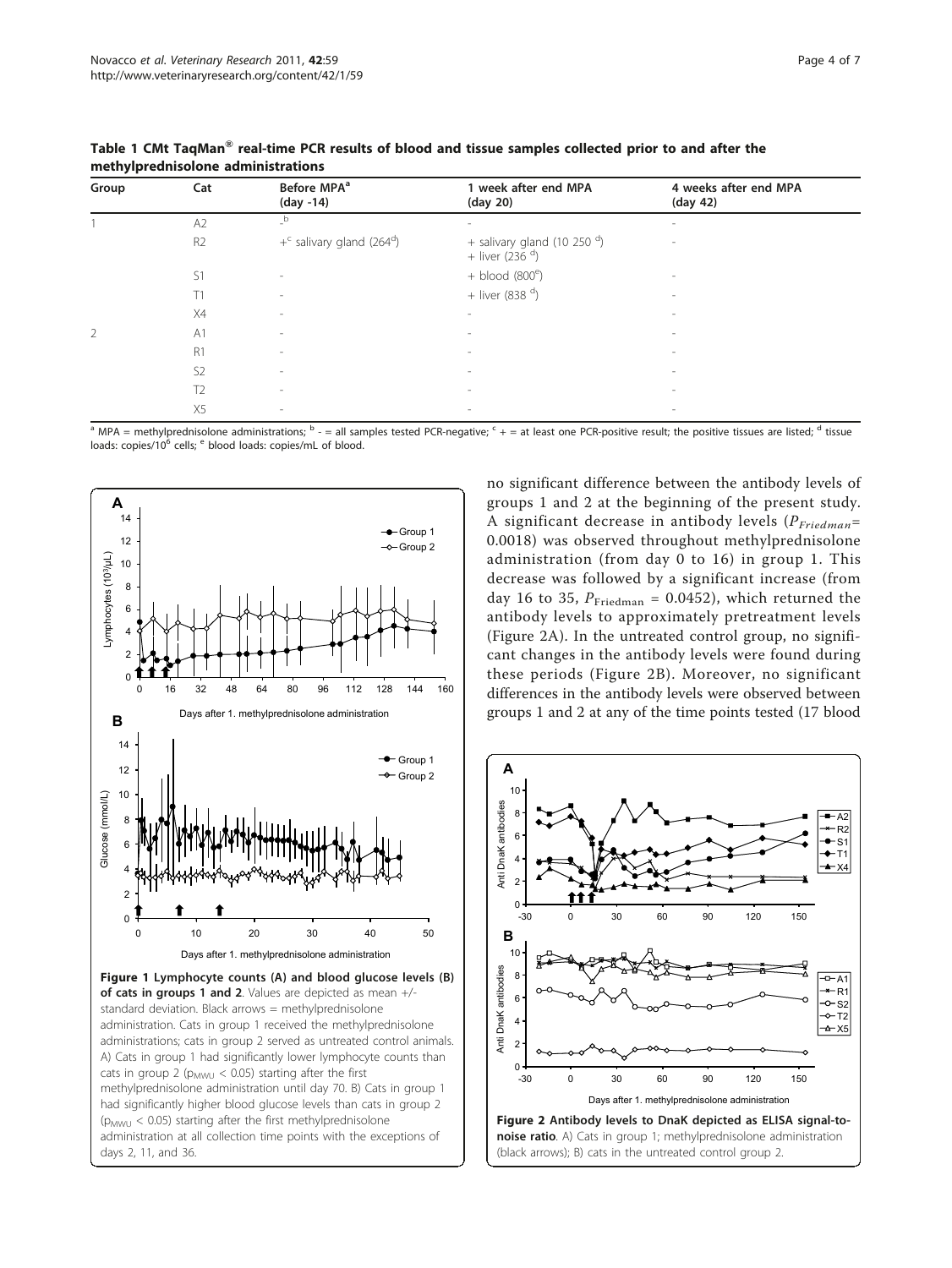collections throughout the observation period); however, a trend towards difference was found at day 20 when the cats in group 1 had slightly lower antibody levels than the cats in group 2 ( $P_{\text{MWU}}$  = 0.0952). In addition, when the antibody levels from all ten cats were compared between day 0 and the end of the project (day 154), we found a trend toward a decrease ( $P_{\text{Wilcoxon}} = 0.0840$ ). In contrast, in cat S1, which was the only cat that was transiently blood PCR-positive, we found an increase in the antibody levels from day 35 until the end of the experiment, and the antibody level was higher at the end of the experiment than it was at the beginning.

# **Discussion**

The present study was the first to investigate the chronic phase of experimental "Candidatus M. turicensis" infection. We documented the detection of "Candidatus M. turicensis" in tissues in the absence of detectable "Candidatus M. turicensis" bacteremia and demonstrated the persistence of antibodies to "Candidatus M. turicensis" many months after exposure. In addition, attempted immunosuppression did not lead to a significant reactivation of the infection under the conditions chosen.

Recently, Tasker et al. analyzed blood and tissue copy number distribution during experimental M. haemofelis infection [\[11\]](#page-6-0). Tissue sequestration was mainly investigated to explain the marked variation in blood copy numbers (4 log difference over 2 or 3 days) that can be observed during M. haemofelis infection. The Tasker et al. study failed to demonstrate significant tissue sequestration of *M. haemofelis* at the time points investigated [[11](#page-6-0)].

Studies have shown that the "Candidatus M. turicensis" loads do not fluctuate very much in blood and "Candidatus M. turicensis" blood loads have been shown to decrease below the PCR detection level earlier than M. haemofelis blood loads [[2,3\]](#page-5-0). At the beginning of the present study (12 to 17 months post-"Candidatus M. turicensis" inoculation), the blood from all ten cats tested PCR-negative for "Candidatus M. turicensis"; thus, no significant contribution of the "Candidatus M. turicensis" blood loads to tissue loads was expected. In the present study the tissue samples were collected using fine needle aspiration (FNA); it has been demonstrated that material collected by FNA is appropriate for the detection of various other infectious pathogens by PCR [[19](#page-6-0)-[22](#page-6-0)] and PCR from specimens collected by FNA may be more sensitive than PCR from blood [[21](#page-6-0)] or other detection methods [\[22](#page-6-0)]. The presence of sufficient material (amplifiable DNA) was confirmed for all FNA samples by feline GAPDH PCR. The detection of "Candidatus M. turicensis" in the liver and salivary gland indicated that "Candidatus M. turicensis" was still present in these cats more than one year after exposure. Currently, there is no *in vitro* test system to assess the viability of hemoplasmas. PCR-positive results do not provide information regarding the presence of viable organisms; however, it is generally believed that the DNA of dead organisms is immediately cleared from the body [\[9\]](#page-5-0). Therefore, the ~40-fold increase in "Candidatus M. turicensis" copies in the salivary gland of cat R2, combined with the PCR-positive results of a tissue sample and a blood sample from two additional cats (cat S1 and T1) after methylprednisolone administration, supports the hypothesis that there were still viable organisms in these cats.

The "Candidatus M. turicensis" tissue loads appeared to be indirectly associated with the elapsed time since infection. The cats examined in the present study also underwent a preliminary tissue collection 6 to 11 months after "Candidatus M. turicensis" infection. At that time, "Candidatus M. turicensis" was present in three (cats R2, T1 and X4) of the ten cats (one kidney, two liver and two bone marrow samples tested positive; data not shown). At the beginning of the present study and prior to methylprednisolone administration (12 to 17 months after the "Candidatus M. turicensis" infection), only one tissue of one cat was PCR-positive, and, at the end of this project (18 to 23 months after infection), all the animals showed negative PCR results in all tissue samples.

Currently, PCR analysis is the method of choice to diagnose hemoplasma infections. During the chronic phase of the infection, however, the hemoplasmas are present at very low levels in the blood and tissues. Thus, the detection of hemoplasmas in chronically infected cats is problematic because the bacterial loads are at, or below, the detection limit of real-time PCR. Therefore, a PCR-negative result cannot rule out a low-level infection. The recently developed ELISAs [[18,23\]](#page-6-0) offer the possibility to monitor and quantify the humoral immune response during chronic "Candidatus M. turicensis" infection. Because all of the cats in the present study showed persistently high antibody levels throughout the entire experiment, complete tissue clearance of the organisms seemed unlikely. The constant presence of the antigen may continuously stimulate the immune system, which in turn keeps the bacterial copy numbers at very low levels. Indeed, after methylprednisolone administration, we found a significant decrease in the antibody levels, which was associated with an increase in the number of detectable "Candidatus M. turicensis" copy numbers as determined by PCR.

The reactivation of feline hemoplasma infection by corticosteroid administration has been attempted in M. haemofelis-infected cats treated with antibiotics [[6-8](#page-5-0)], but these studies did not have a long period between infection and the attempted reactivation. Although antibiotics were effective at reducing M. haemofelis blood loads, they did not completely eliminate the bacteria and a reactivation of M. haemofelis infection could be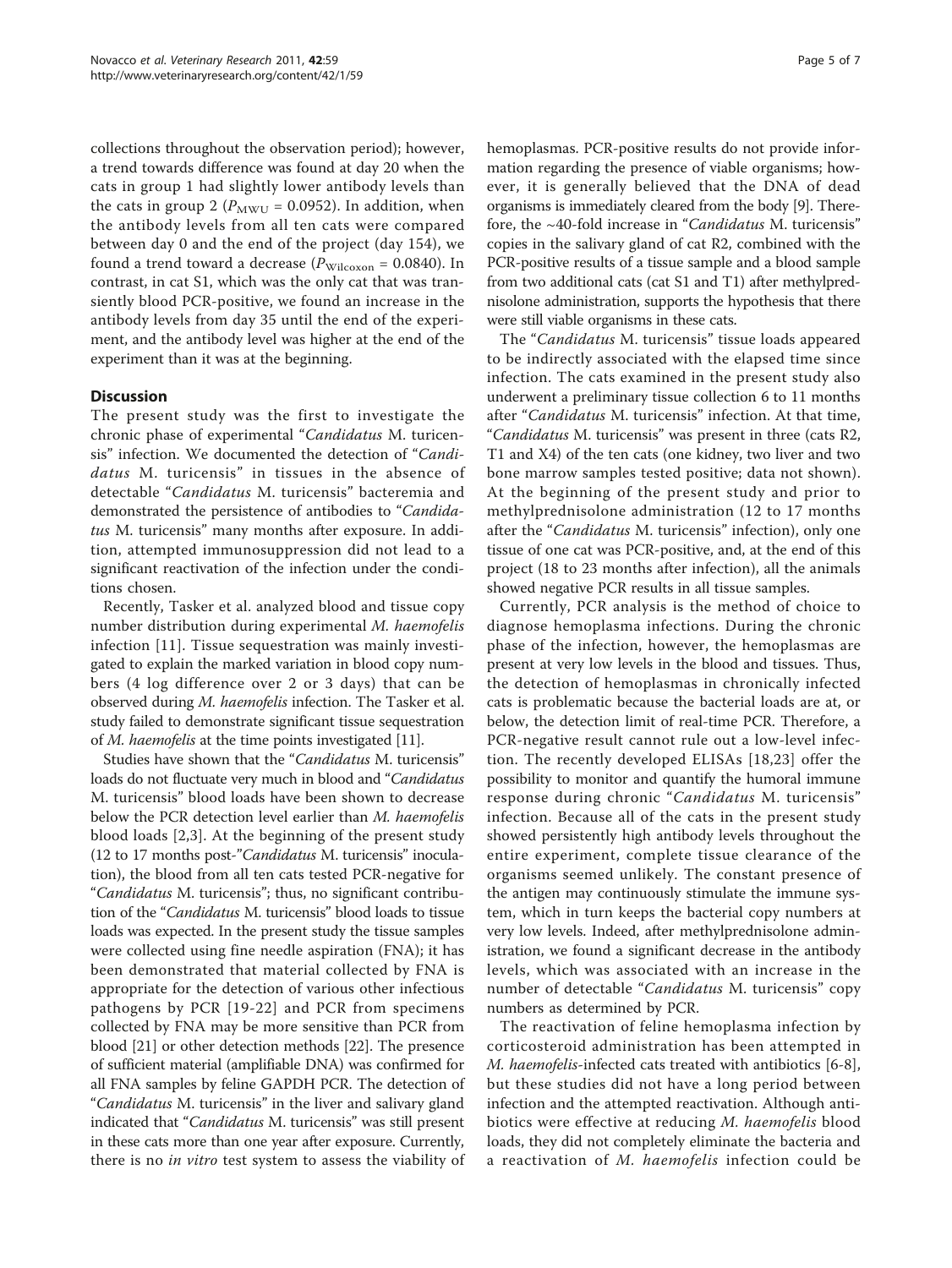<span id="page-5-0"></span>provoked [6-8]. In addition, Harvey and colleagues tried to induce relapses of hemoplasmosis in M. haemofelisinfected cats using splenectomy and glucocorticoid administration [[24\]](#page-6-0). The authors observed moderate and irregular bacteremia, which was determined by cytological examination, but they did not observe any clinical signs [[24](#page-6-0)]. The present study was the first to report the attempted reactivation of "Candidatus M. turicensis" infection. We chose a methylprednisolone dose that has been successfully used to reactivate feline leukemia virus (FeLV) infection in cats and was reported to inhibit lymphocyte blastogenesis in adult cats [[25\]](#page-6-0). Indeed, the cats that received methylprednisolone in the present study demonstrated significantly lower lymphocyte counts in the peripheral blood compared with the control cats. Thus, we assumed that the dose of methylprednisolone used in the present study was sufficient to induce transient immune suppression in the cats. We were unable to demonstrate significant reactivation of the "Candidatus M. turicensis" infection in the present study, which may have been due to the duration of the infection. Reactivation might have been more successful at an earlier time point when more cats were still tissue PCR-positive. Alternatively, differences in infection kinetics between M. haemofelis and "Candidatus M. turicensis" may play a role and immunosuppression may not lead to the reactivation of "Candidatus M. turicensis" infection.

Corticosteroid therapy has been reported to affect humoral immunity. In particular, corticosteroids may reversibly decrease B cell counts and specific antibody responses [[26,27](#page-6-0)]. Similarly, the cats in group 1 of the present study showed a significant decrease in their antibody levels immediately after methylprednisolone administration, however, the reduction was transient. To the best of our knowledge, this was the first study to show under well-controlled conditions the effect of methylprednisolone on the antibody levels of cats.

In conclusion, the results of the present study contribute to the understanding of the pathogenesis of "Candidatus M. turicensis" infection. Although chronically infected cats recovered from bacteremia, we demonstrated that "Candidatus M. turicensis" remained detectable by PCR in tissues at low levels for many months. In addition, antibodies to "Candidatus M. turicensis" remained at high levels in at least some of the cats throughout the entire monitoring period. The attempted immunosuppression did not lead to a significant recurrence of bacteremia and disease at this stage of infection. Thus, chronically "Candidatus M. turicensis" infected cats do not appear to be a major source of infection for other cats.

#### Acknowledgements

The authors express their gratitude to Drs V Cattori, V Rüegger, and A Wassmuth for helpful contributions and support. They also thank the animal caretakers and technicians of the Clinical Laboratory, particularly E Gönczi, T Meili Prodan and B Weibel for expert technical aid and excellent laboratory assistance. Moreover, they wish to thank all the hematology team of the Clinical Laboratory for excellent laboratory contributions. The laboratory work was performed with logistical support from the Center for Clinical Studies at the Vetsuisse Faculty of the University of Zurich. RH-L was the recipient of a professorship from the Swiss National Science Foundation (PP00B-119136/1). This study was conducted by MN as partial fulfillment of the requirements for a Ph.D. degree at the University of Bern.

#### Author details

<sup>1</sup> Clinical Laboratory, Vetsuisse Faculty, University of Zurich Winterthurerstrasse 260, 8057 Zurich, Switzerland. <sup>2</sup>Clinical for Small Animal Internal Medicine, University of Zurich, Winterthurerstrasse 260, 8057 Zurich, Switzerland.

#### Authors' contributions

MN participated in the design of the study, performed the in vivo experiments, carried out the molecular and serological studies and drafted the manuscript. FB participated in the design of the study and the *in vivo* experiments. GWJ helped with the in vivo experiment and developed the immunoassay. BR was responsible for the SPF cats, housing, and the blood collections and revised the manuscript. MM supported the molecular biology work and revised the manuscript. BW revised the manuscript. HL contributed to the study design. RHL conceived the study, participated in the design and coordination of the study, performed the statistical analysis and revised the manuscript. All authors read and approved the final manuscript.

#### Competing interests

The authors declare that they have no competing interests.

#### Received: 20 December 2010 Accepted: 20 April 2011 Published: 20 April 2011

#### References

- 1. Willi B, Boretti FS, Tasker S, Meli ML, Wengi N, Reusch CE, Lutz H, Hofmann-Lehmann R: From *Haemobartonella* [to hemoplasma: molecular methods](http://www.ncbi.nlm.nih.gov/pubmed/17706380?dopt=Abstract) [provide new insights.](http://www.ncbi.nlm.nih.gov/pubmed/17706380?dopt=Abstract) Vet Microbiol 2007, 125:197-209.
- 2. Willi B, Boretti FS, Cattori V, Tasker S, Meli ML, Reusch C, Lutz H, Hofmann-Lehmann R: [Identification, molecular characterization, and experimental](http://www.ncbi.nlm.nih.gov/pubmed/15956367?dopt=Abstract) [transmission of a new hemoplasma isolate from a cat with hemolytic](http://www.ncbi.nlm.nih.gov/pubmed/15956367?dopt=Abstract) [anemia in Switzerland.](http://www.ncbi.nlm.nih.gov/pubmed/15956367?dopt=Abstract) J Clin Microbiol 2005, 43:2581-2585.
- 3. Museux K, Boretti FS, Willi B, Riond B, Hoelzle K, Hoelzle LE, Wittenbrink MM, Tasker S, Wengi N, Reusch CE, Lutz H, Hofmann-Lehmann R: [In vivo](http://www.ncbi.nlm.nih.gov/pubmed/19505421?dopt=Abstract) [transmission studies of](http://www.ncbi.nlm.nih.gov/pubmed/19505421?dopt=Abstract) 'Candidatus Mycoplasma turicensis' in the [domestic cat.](http://www.ncbi.nlm.nih.gov/pubmed/19505421?dopt=Abstract) Vet Res 2009, 40:45.
- 4. Tasker S, Peters IR, Papasouliotis K, Cue SM, Willi B, Hofmann-Lehmann R, Gruffydd-Jones TJ, Knowles TG, Day MJ, Helps CR: [Description of outcomes](http://www.ncbi.nlm.nih.gov/pubmed/19615832?dopt=Abstract) [of experimental infection with feline haemoplasmas: copy numbers,](http://www.ncbi.nlm.nih.gov/pubmed/19615832?dopt=Abstract) haematology, Coombs' [testing and blood glucose concentrations.](http://www.ncbi.nlm.nih.gov/pubmed/19615832?dopt=Abstract) Vet Microbiol 2009, 139:323-332.
- 5. Harvey JW, Gaskin JM: Experimental Feline Haemobartonellosis. J Am Anim Hosp Ass 1977, 13:28-38.
- 6. Berent LM, Messick JB, Cooper SK: Detection of [Haemobartonella felis](http://www.ncbi.nlm.nih.gov/pubmed/9781450?dopt=Abstract) in [cats with experimentally induced acute and chronic infections, using a](http://www.ncbi.nlm.nih.gov/pubmed/9781450?dopt=Abstract) [polymerase chain reaction assay.](http://www.ncbi.nlm.nih.gov/pubmed/9781450?dopt=Abstract) Am J Vet Res 1998, 59:1215-1520.
- 7. Dowers KL, Olver C, Radecki SV, Lappin MR: [Use of enrofloxacin for](http://www.ncbi.nlm.nih.gov/pubmed/12118588?dopt=Abstract) treatment of large-form Haemobartonella felis [in experimentally infected](http://www.ncbi.nlm.nih.gov/pubmed/12118588?dopt=Abstract) [cats.](http://www.ncbi.nlm.nih.gov/pubmed/12118588?dopt=Abstract) J Am Vet Med Assoc 2002, 221:250-253.
- 8. Ishak AM, Dowers KL, Cavanaugh MT, Powell CC, Hawley JR, Radecki SV, Lappin MR: [Marbofloxacin for the treatment of experimentally induced](http://www.ncbi.nlm.nih.gov/pubmed/18312555?dopt=Abstract) [Mycoplasma haemofelis](http://www.ncbi.nlm.nih.gov/pubmed/18312555?dopt=Abstract) infection in cats. J Vet Intern Med 2008, 22:288-292.
- 9. Dowers KL, Tasker S, Radecki SV, Lappin MR: [Use of pradofloxacin to treat](http://www.ncbi.nlm.nih.gov/pubmed/19119955?dopt=Abstract) [experimentally induced](http://www.ncbi.nlm.nih.gov/pubmed/19119955?dopt=Abstract) Mycoplasma hemofelis infection in cats. Am J Vet Res 2009, 70:105-111.
- 10. Maede Y: [Sequestration and phagocytosis of](http://www.ncbi.nlm.nih.gov/pubmed/475112?dopt=Abstract) Haemobartonella felis in the [spleen.](http://www.ncbi.nlm.nih.gov/pubmed/475112?dopt=Abstract) Am J Vet Res 1979, 40:691-695.